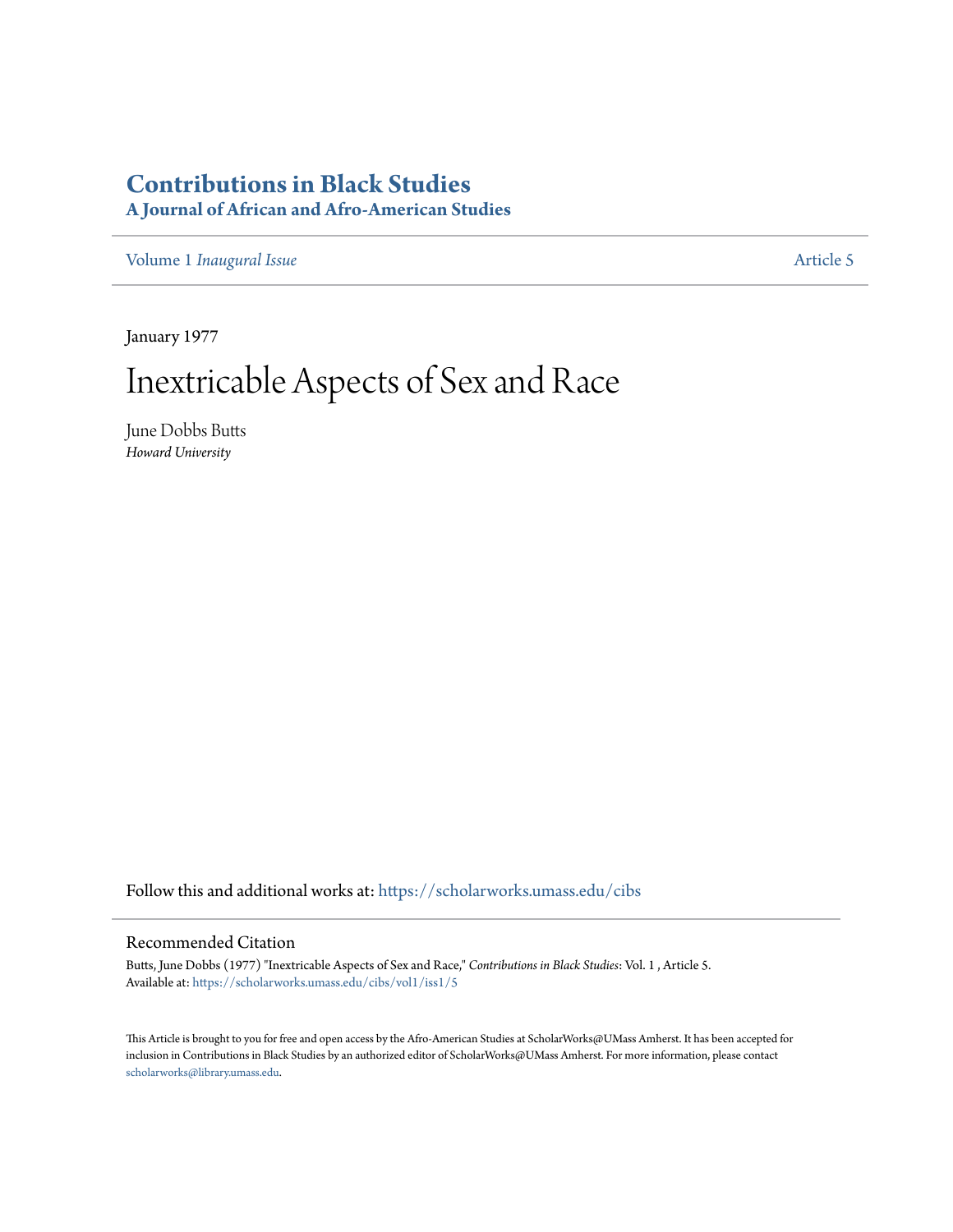# **INEXTRICABLE ASPECTS OF** SEX AND **RACE**

#### **Introduction:**

The concepts of sex and race are interwoven in the fabric of American culture to such a degree that it is virtually impossible to separate them. One can best study their interaction from a cognitive point of view-i.e., by thinking as well as feeling. The purpose of this paper is to present three major hypotheses which the author feels characterize American culture racially as well as sexually. For each hypothesis, specific examples will be cited delineating the interaction of two variables, sex and race. Broadly stated, the hypotheses contend that American culture is characterized by three great quests or pursuits, and that in each the concepts of sex and race are so enmeshed as to defy separation. They are, first, the *Quest for Power Dominance,* secondly the *Quest for Identity,* and thirdly the *Quest for Love.* Each will be considered in turn.

# The Quest for Power Dominance: Hypothesis #1

The pursuit of power has always been regarded as honorable in American culture. The following brief historical examples support this theory:

#### Examples:

Witness if you will, the arrogance of our claim to have "discovered America" and our relationship with the original native Americans-the mistreated and misnamed "Indians." Reflect on our frontier mentality, and the continued flaunting of it, even in times as recent as the inauguration of the late President John F. Kennedy wherein he and Robert Frost made poetic references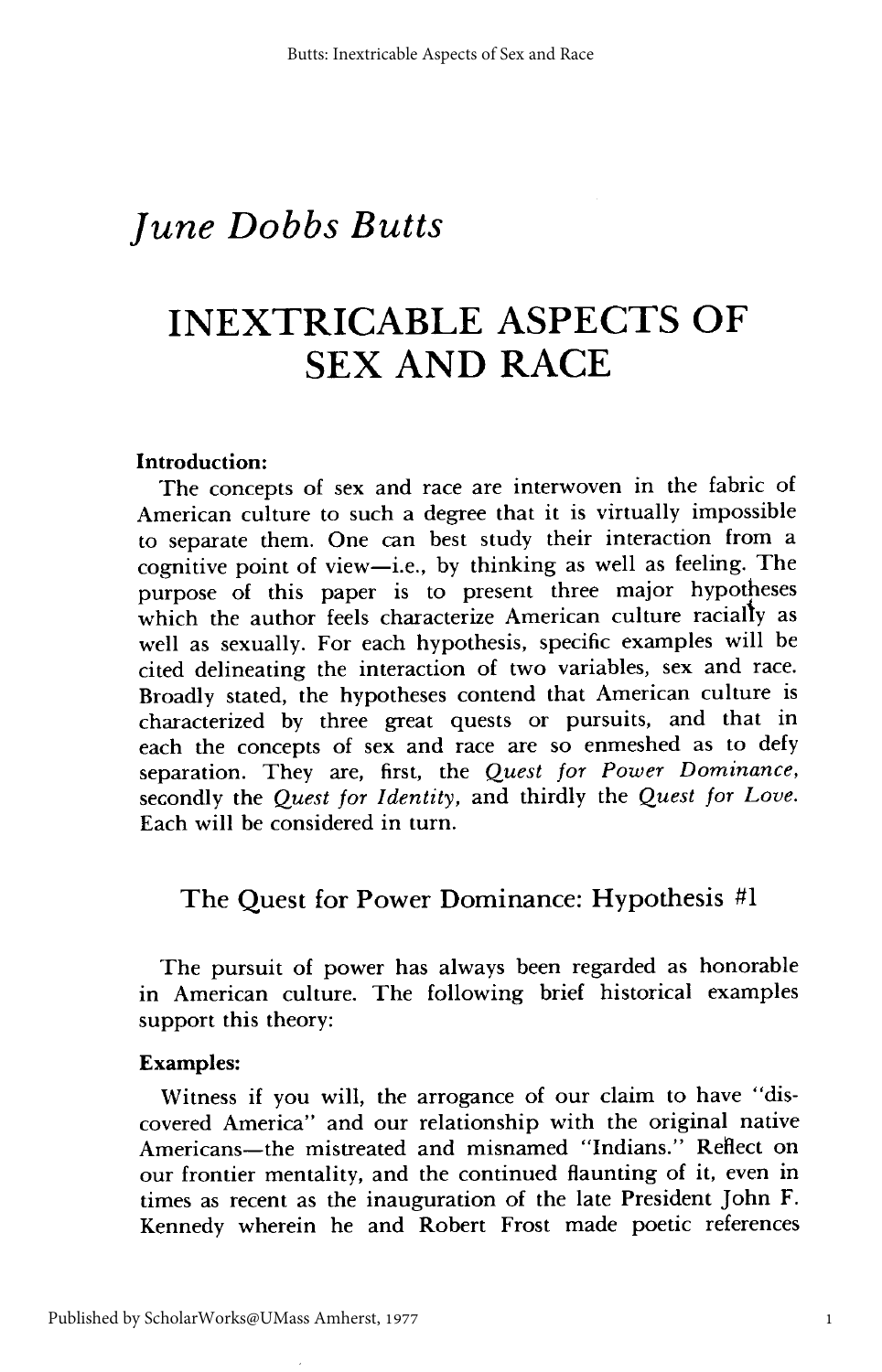justifying the continued need for a frontier mentality. And today, witness the lack of clarity or focus characterizing our Bicentennial celebrations as we attempt to recall and relive our nation's origins. Analyze our attitude toward the land itself which we thought-in spite of evidence to the contrary-offered us boundless resources and cultural isolation, and then ponder our current indifference to ecology in terms of national priorities. Consider our history of institutionalized human slavery, the dissolution of which came with the end of the Civil War in 1865 but the legacy of which is felt in 1975 by white parents who are, according to real estate brokers, now fleeing South Boston in significant numbers so as to avoid next fall's scheduled public school integration.

The need for power dominance is no less virulent when it is applied to the sexual domain. Notice our national preoccupation with things sexual, and especially when taken out of a specifically sexual content. Americans snicker at sexual references in polite society, yet are embarrassed to talk freely about their sexual lives, especially if they are experiencing inadequacies or discomfort in this domain. One can freely make a sexual joke to pass the time of day, but it is considered in bad taste to tell a friend of sexual troubles. It is as though Americans are saying that sex is legitimate subject matter outside the bedroom rather than inside, in other words it's OK to joke but not to be serious. Only in America is a car advertised as "the sexy European" or a toothpaste sold because it allegedly "gives you sex appeal." The American need to commercialize sex has led us into sexual schizophrenia. This is only in part dup to our Puritan heritage.

#### Examples:

When Americans in West Virginia burn books and call them destructive forces in their schools, they perpetuate sexual schizophrenia. When we advise other nations as to the conduct of their population study and population control, while doing nothing in America to discourage the true cause<sup>1</sup> of our population increasei.e., the fashionable 3rd or 4th child born to the upper and middle classes of white suburban families, we show our schizoid nature. When we encourage World Bank to push recently independent countries such as Trinidad-Tobago to accept loans for family planning centers throughout the land, a massive program of Sex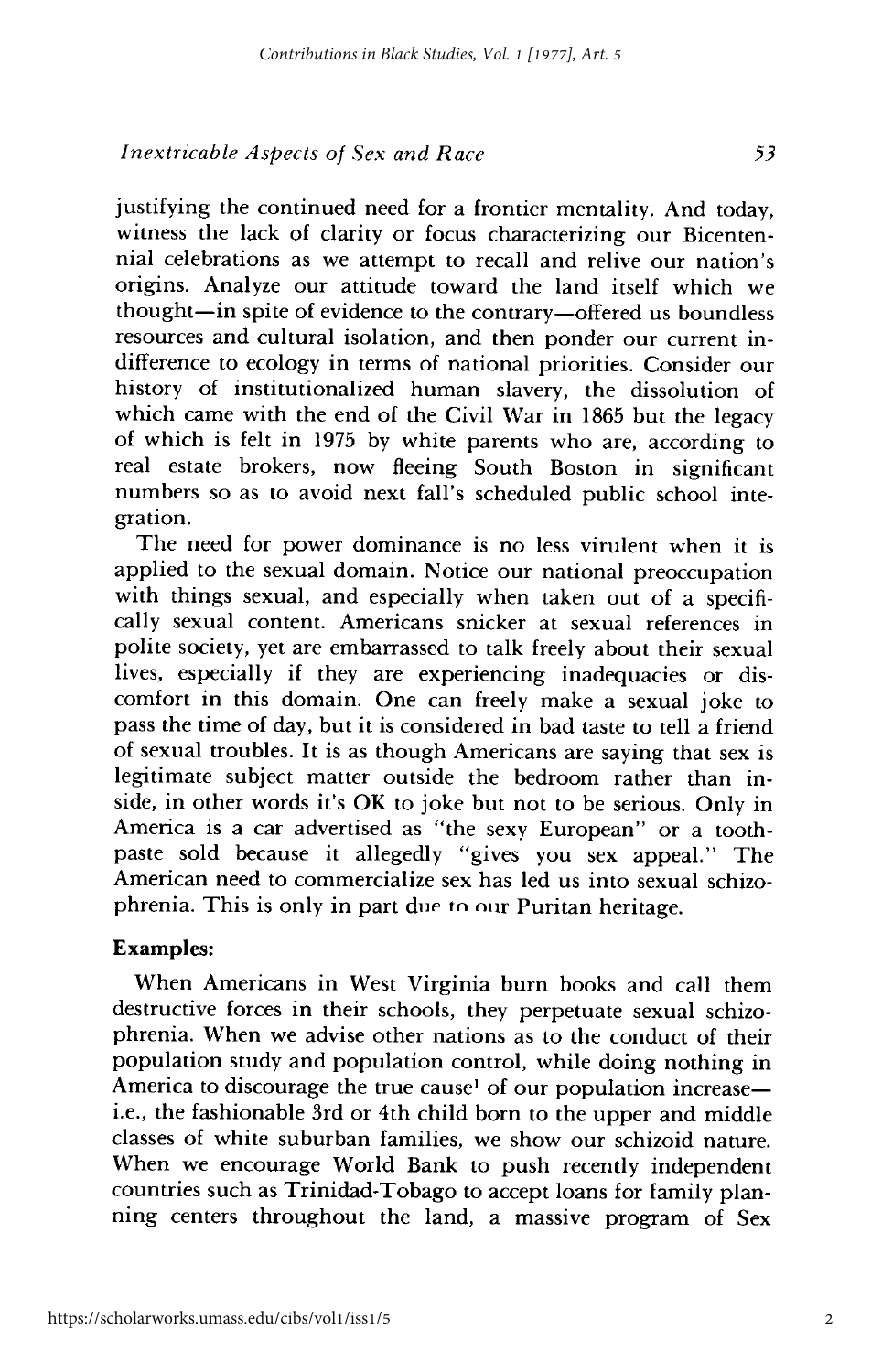Education in all schools, while simultaneously turning a deaf ear to their government's request for loans for small businesses and for sewerage removal, then we become "the ugly American," and can expect to hear cries of "genocide."

It is typically American to strive to be a winner, or at least to be on the winning side, but we as a nation should be aware that such an attitude is out of character for millions of people on this earth. They are group-oriented. We, as Americans, have a need to be the *first-or* put another way, to be the winner-or put yet another way, to be the strongest, or even merely the biggest. All these superlatives are aspects of power dominance, and have become a psychological need which is deemed proper behavior throughout our country. It is inculcated in toddlers on the playground as assiduously as it is expressed by brokers in the American Stock Exchange. I contend that cut-throat competition has thus been made a virtue and is now proudly referred to as "rugged individualism," a recognizable American trait.

How does one trace the interaction between the factors of sex and race in the Quest for Power Dominance? One of the surest indices of the ethos of the culture is via its language. It has been said that one does not teach English grammar to children so much as one teaches English manners. Language tells us how people feel about themselves and others. I have long been aware that the Anglo-Saxon word "fair" has several meanings, all of which convey intrinsically a sense of worth and goodness, beauty and honesty, and above all, a sense of whiteness.

"She's a fair young maid" . . . means she's blonde.

"He struck a fair bargain" . . . means he's honest.

"The day dawned bright and fair" ... means good weather.

It was only when I consulted Webster's dictionary that I found fourteen differentiations for this word-all of them salutary. When the Anglo-Saxons spoke of themselves, they spoke exceeding fair. Witness, however, the opprobrium engendered by such words as dark, black, swarthy, and colored. These words, all of which are used when referring to people termed "non-white," have negative connotations which range from dishonesty, bad luck, and deceit, to nameless evil! Frantz Fanon, a psychoanalyst by training and a revolutionary by calling, though writing in another language, has captured the intention of the word "fair" when he paraphrases what whites think of their whiteness: "I am white: that is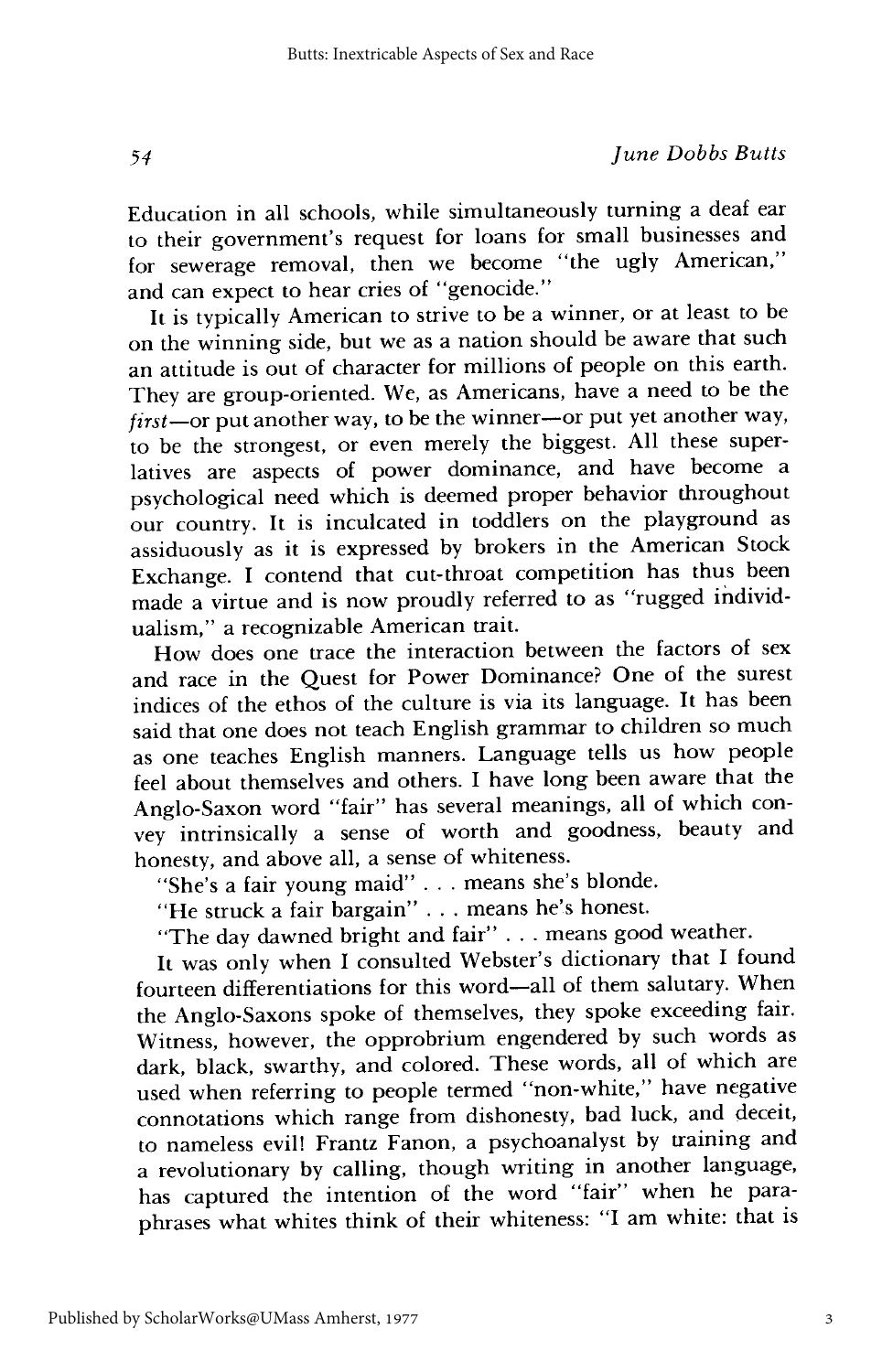to say that I possess beauty and virtue, which have never been black. I am the color of the daylight."2

When dark people speak of themselves-in their native languages-a different picture emerges. The Spanish words of "negra," "morena," and "trigena" inherently signify beauty, affection, warmth, all in a dark-skinned person. Little wonder since the Moors' sojourn literally colored and enriched that part of Europe for about 400 years; approximately the equivalent amount of time in which the slave trade colored and made rich America. It is interesting to note that there is no single word in the English language which simultaneously means dark and delightful. Although many African languages contain words referring to themselves which mean both beauty and merit, their descendants in America only adopted the slogan, "Black is beautiful," about twelve years ago. Unfortunately, even now most black people do not yet know their infinite, sun-drenched beauty. Witness the bitter musings of the poet Waring Guney:

> She does not know her beauty, She thinks her brown body has no glory. If she could dance naked under palm trees, And see her image in the river she would know. But there are no palm trees on the street, And dishwater gives back no images.<sup>3</sup>

Most whites are unaware of what they envy when they tell each other "Oh, you just got back; boy, what a gorgeous tan!" So much for language and what happened linguistically to black people and to their self-concept during the hundreds of years of forced slavery. Is not the linguistic evolution of Black Americans inextricably bound up with what happened to white Americans, or in a word to America? This leads us to the second great pursuit:

## The Quest for Identity: Hypothesis #2

Again the concepts of sex and race are inextricably interwoven. It is my contention that whites and Blacks became obsessed with each other during the long centuries in which the slave traffic made America a rich and dominant world power. Through sexual union, all manner of things were assumed to take place. It was as though

4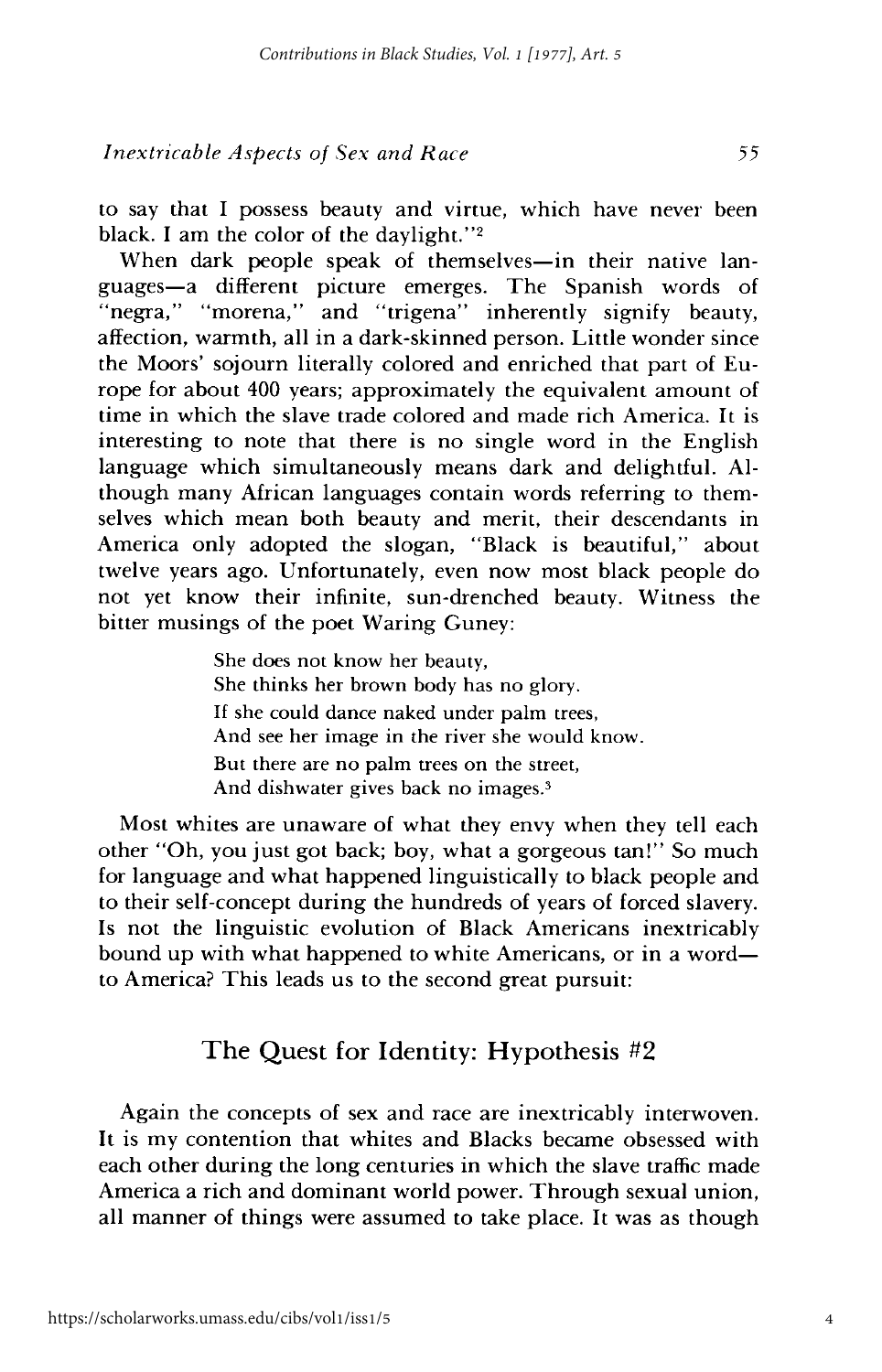the sex act *per* se-especially when inter-racially ignited-was thought capable of magic powers. I do not doubt that some fireworks took place, but I suspect that the circuit was often overloaded.

Although many black women were forced to honor the sexual whims, desires, and even depravities of white slave masters, there were also some slave women who sought such contact (or at least took comfort once it had happened) in the hope of securing freedom for their offspring. The renowned scholar, W. E. B. DuBois, was the first to document the thesis that white prostitution was unknown in this country until the dissolution of black slavery.

Many black sociologists, such as Robert Staples, have substantiated the degree of non-competitive companionship which existed between black men and black women during those turbulent days, even if lacking now.<sup>4</sup> It is my belief that this example of sensual egalitarianism was unique in Western civilization. Black men and black women served as support systems for each other, and the emotional bond of family was even more precious because of its tenuous hold: any slave master could break up the most loving marital or familial bonds if a tempting price were made for a slave. Black men and black women brought to their social and to their sexual relations a sense of equality: they both needed each other, and both suffered from the white master.

Some masters, after having had children by slave women, later freed their slave children, usually upon the event of their death, as was said to be the case with George Washington, Thomas Jefferson, and numerous other founding fathers. The rarity of such an event as bequeathing money or property only lent more lustre to the likelihood of its occurrence: indeed Fisk University was started for emancipated slave children. What this tells about white sexuality of prominent white citizens who could father children, call them slaves or chattel, and only from the confines of their graves "free" them-what this awful truth portends for untold generations of Americans-has yet to be seen. The white woman as historian has been curiously silent on this aspect of our common heritage.

Frantz Fanon wrote tellingly on the issue of interracial sexuality. Himself married to a white woman and having completed a successful course of psychoanalytic training, he could afford to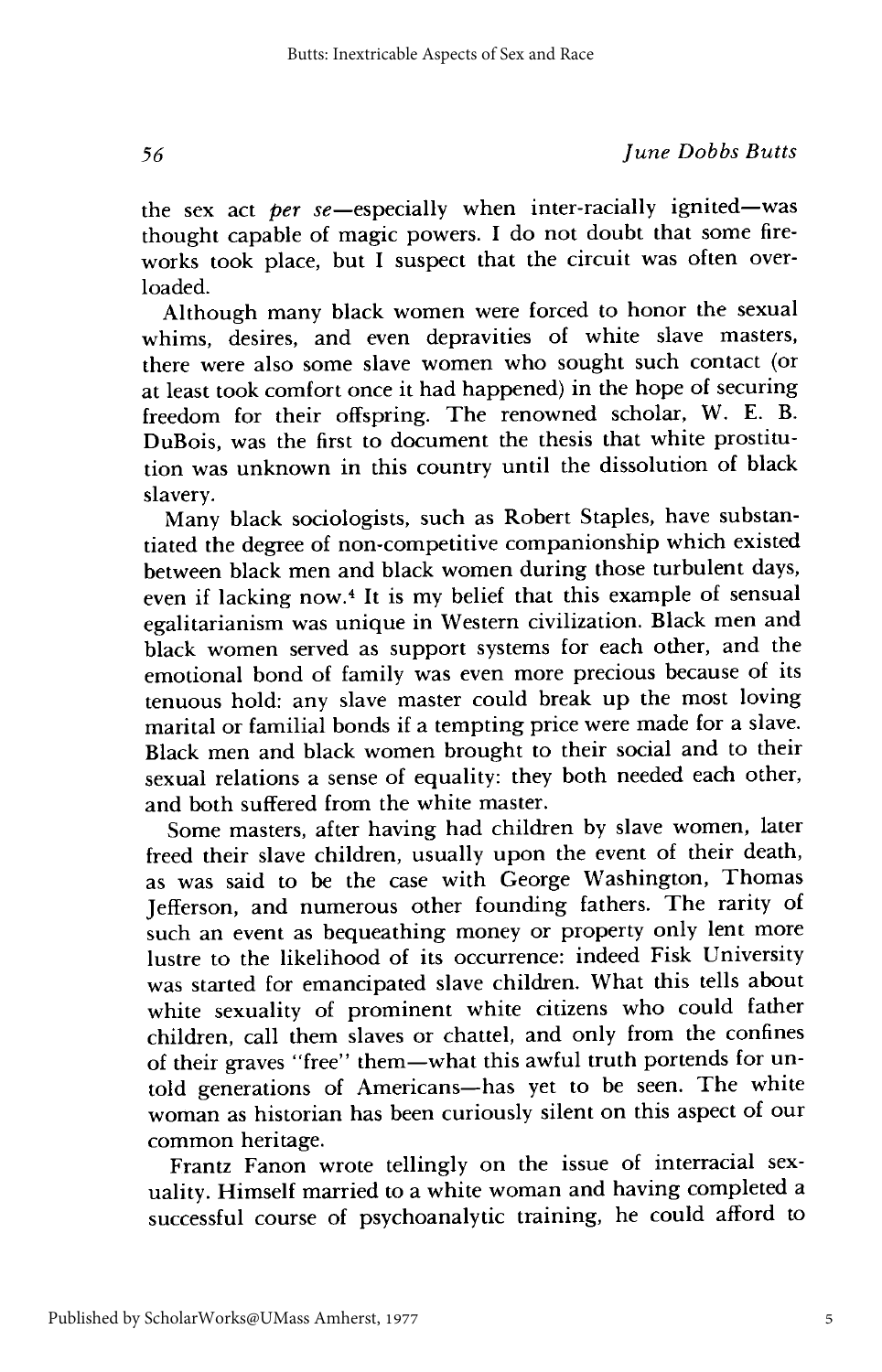be honest in writing of his inmost motivations. He met his wife after leaving his medical practice in France, and devoted himself from then until his death to the cause of Algerian independence. His role in this cause is of singular significance. Both he and his wife came from countries which the French had colonized, she from Algeria and he from Martinique. His fight for the freedom of her country was successful many years ago whereas today in the French West Indies, life is so tranquil that one can scarcely hear a revolutionary ripple. Nonetheless, Fanon's words give us insight into the intricacies of sex and race, and should be interpretedjudging from the larger context of his writings-not as dissatisfaction with his own skin color, but as a fundamental demand to exist and to be reckoned with on the world's terms. He wrote in a work which predated his revolutionary experience and which represents a classic description of the colonized mind:

Out of the blackest part of my soul, across the zebra striping of my mind, surges this desire to be *white.*

I wish to be acknowledged not as a *black* man but as *white.*

Now-and this is a form of recognition that Hegel had not envisionaged-who but a white woman can do this for me? By loving me she proves that I am worthy of white love. I am loved like a white man. I am a white man.

Her love takes me onto the noble road that leads to total realization.

I marry white culture, white beauty, white whiteness.

When my restless hands caress those white breasts, they grasp white civilization and dignity, and make them mine.<sup>5</sup>

The inference that there is an inherently special ingredient in interracial sexuality has appeared in several publications by black men-notably Eldridge Cleaver's *Soul On Ice,* Calvin Hernton's *Sex and Race in America,* Frantz Fanon's *Black Skins, White Masks,* and John O. Killens' *Black Man's Burden.* In each of these books, at least one chapter is devoted entirely to this theme. White writers like Norman Mailer have written about the impact which Blacks have made upon their lives, even though they seldom attempt to elucidate the etiology of their fears.<sup>6</sup> Thus, the writings of Alan Bell serve a useful purpose as he summarizes the research which the Kinsey Institute has continued over the genera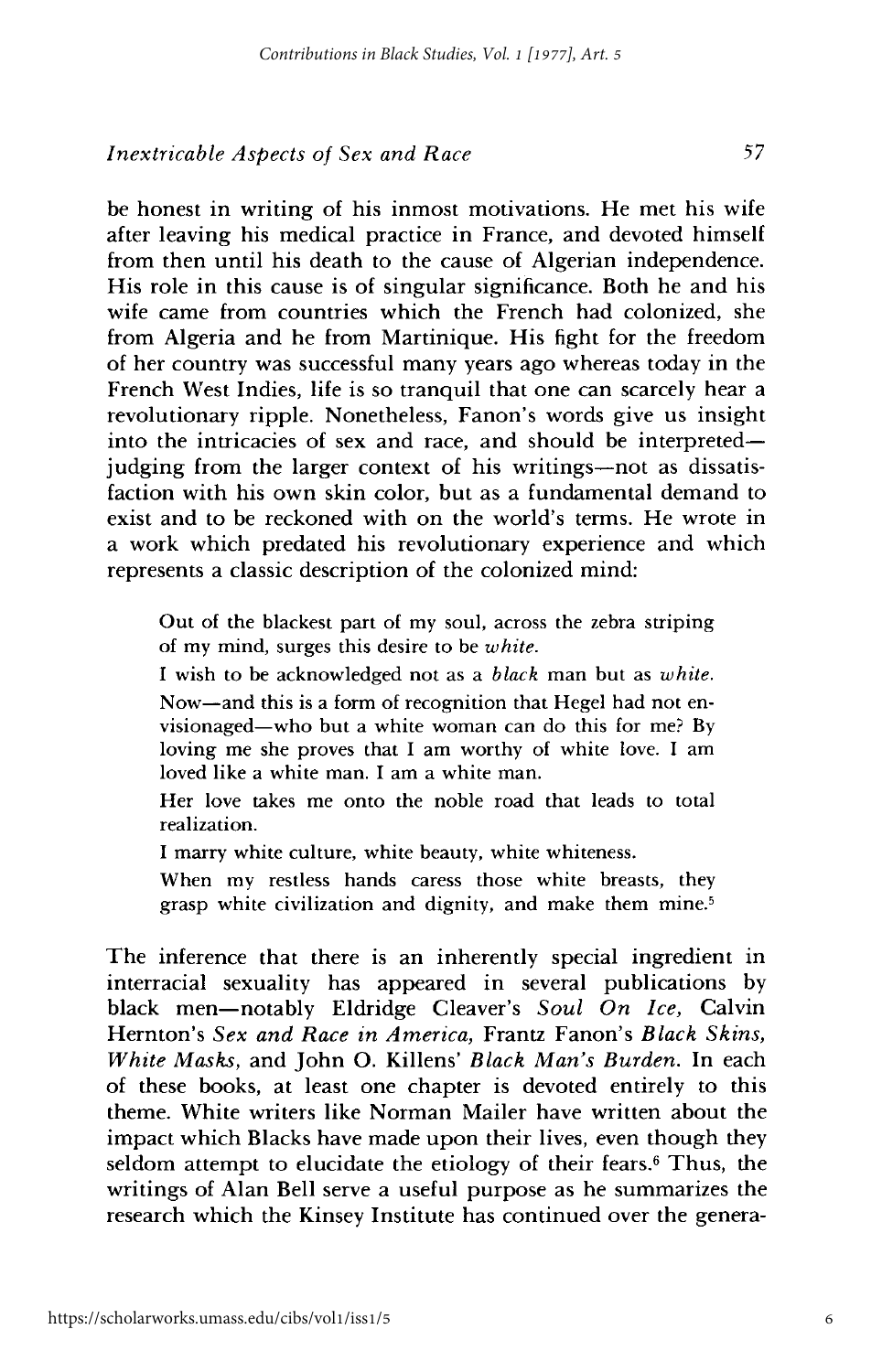tion since Kinsey's death.7 **In** tracing the etiology of a fear on the part of whites toward Blacks in general, Bell states:

We must begin with the black body which looms larger than life in the perceptions of white people who are basically alienated from their own bodies, who reject the body's message, who try to disregard any evidence of its impulses, who proclaim a victory of mind over matter, who deodorize it in life and make sure it doesn't stink in death.<sup>8</sup>

Very few whites have written about or tried to explain their feelings concerning the number of black children whom they and their forefathers have caused to be born. Many try to disclaim knowledge or culpability. A memorable occasion occurred several years ago on television when the celebrated black author James Baldwin confronted a southern white gentleman. During the course of their debate over what black people really wanted in America Baldwin announced bluntly:

You're not worried about me marrying your daughter. You're worried about me marrying your wife's daughter. I've been marrying your daughter ever since the days of slavery.9

The record does not show what the gentleman replied-but after all, what could he have said? The 25-plus million black people in America today are not the result of inbreeding alone: we are the living testimonial to the inextricable aspects of sex and race, and America has never rested easy with that fact of life. It has tormented the dreams of many white people—male and female.

When Sigmund Freud was coming to international prominence, shortly after World War I, a young physician who had grown up in the South named Clarence Oberndorf was one of the first to travel to Vienna seeking to become psychoanalyzed. Being Jewish like Freud and of European extraction, Oberndorf felt sufficiently at home with Freud, indeed even conducting his analysis in German, to wish to introduce Freud's method of treating emotional illness to America. Unfortunately, they fell into a dispute over Freud's interpretation of one of Oberndorf's initial dreams. The dream which Oberndorf presented was that he was "in the driver's seat of an old-fashioned country wagon drawn by a white horse and a black horse . . . ,"<sup>10</sup> with both horses pulling in opposite directions, he could not control the wagon and was in peril of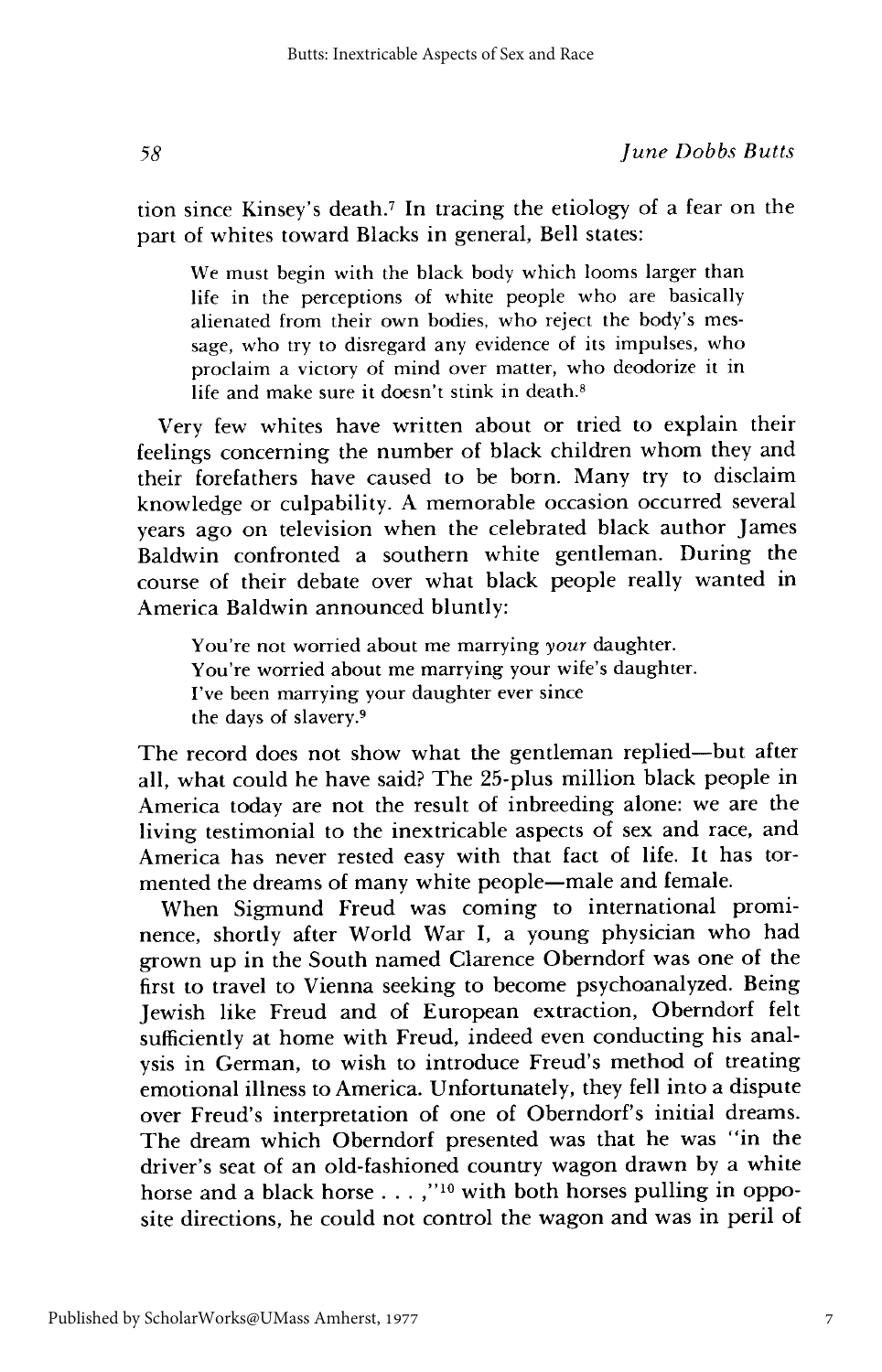being torn apart. Freud interpreted this dream as indicating that Oberndorf had an unresolved childhood conflict between competing forces. On the one hand there was his biologically real white Mother whom society esteemed but whom he found to be personally withdrawn as a Mother; on the other hand there was his caretaker since birth, a black Mammy whom society devalued as a woman but whom he found to be personally warm and invaluable as a mother figure. Oberndorf disagreed with Freud, and even left this interesting detail out of his autobiography; to this extent he had picked up some of the sexual schizophrenia of his native land. Thus, a method of treatment which was designed to help people rid themselves of emotional illness and psychic blind spots was refused by a worthy disciple because of the interlocking forces of sex and race, American style.

Another psychoanalyst, Dr. Phyllis Greenacre, has done an extensive critique on what I would call both the Quest for Power Dominance, and the Quest for Identity. She illustrates how the interlocking forces of sex and race have been used in their service.

The use of slaves as domestic servants furthered prolongation of infancy and childhood. Having things done for them gave whites a feeling of power.<sup>11</sup>

As the white child is socialized, the consequences of having two mother figures-one white and one black-makes for developmental difficulties. It would seem that Oberndorf's dream was more prototypical than extreme. Greenacre in her essay "The Child Wife as Ideal: Sociological Considerations" traces the difficult development of the southern white boy as well as the southern white girl as they stumble through the maze of interlocking forces involving the very roots of sex and race. As she puts it, the young white boy learns to avoid a solution to the Oedipus complex, and the young white girl abdicates her role of maturing woman altogether.<sup>12</sup> Thus, for whites it seems easier to cut the Gordian knot than to unravel it. One wonders about the psychic development of the young black boy and the young black girl, for according to these psychoanalytic models they do not even come up for consideration.

The impact which Blacks, particularly as servants, have made upon the psyches of white Americans, youngsters and adults, is a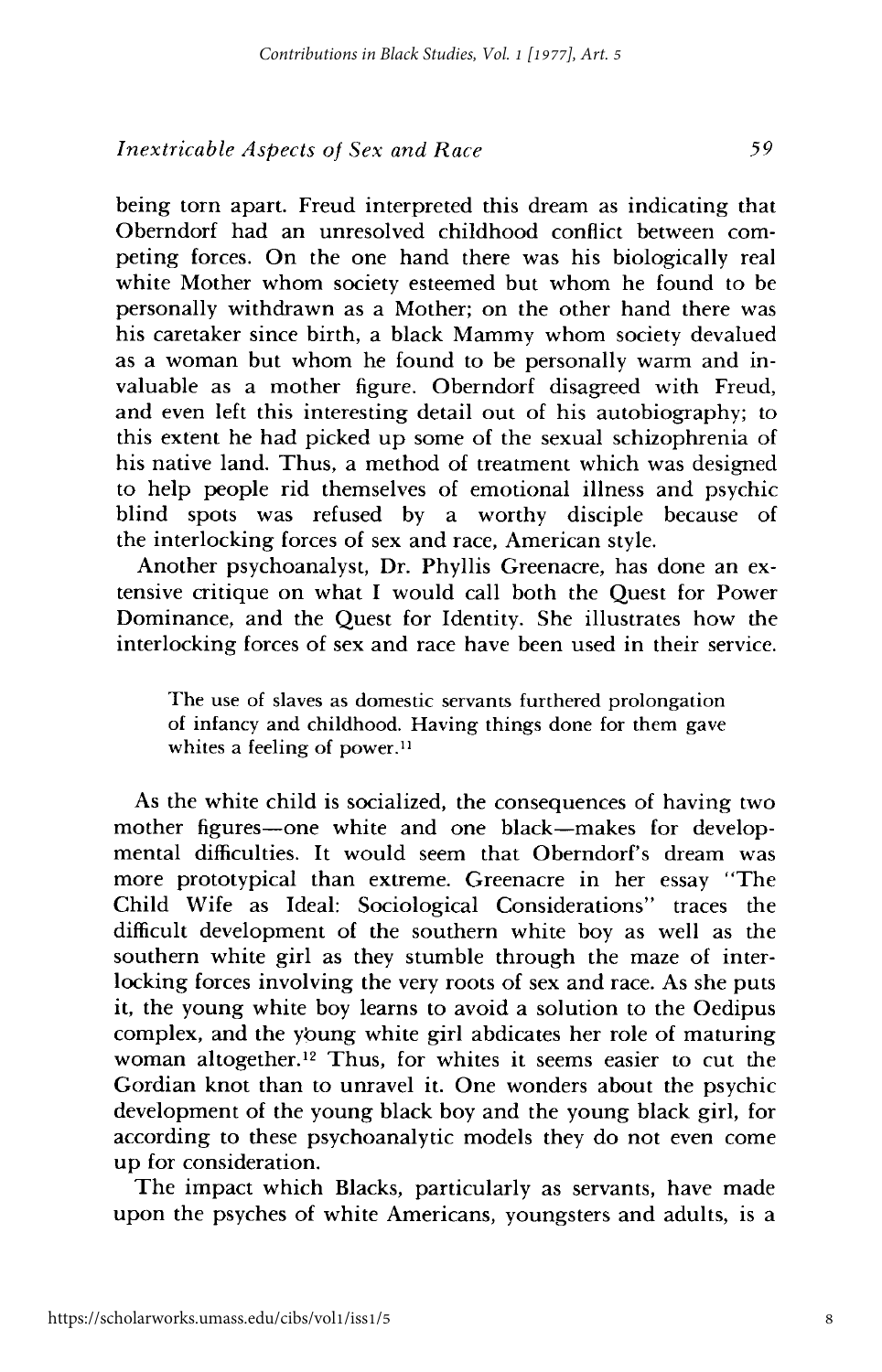continuing part of the contemporary American social scene. Some years ago a friend of mine, the wife of a New York psychoanalyst called me on the phone after acquiring their first sleep-in maid. She was jubilant in describing how elated she felt. As she put it, "I'm just sitting here doing nothing-not lifting a finger-and my house is getting cleaner and cleaner. I really feel like a lady!" When I asked her whether she didn't also feel guilty saying this in front of the maid, she replied "Oh no! That's her job." A week later she couldn't understand why the sleep-in maid had vanished without giving notice or without taking any of her clothing out of the closet. She seemed particularly concerned that the maid had left a new pair of sneakers which she had purchased for her the day before. The point of this anecdote is to illustrate the fact that, regardless of whether this sleep-in maid was unreliable, irresponsible, or psychotic, the attitude of her employer was seen as mechanistic and ultimately dehumanizing. The sexualization of their roles (lady/servant) galvanized their relationship to the point where the employer felt powerful and the maid felt powerless as long as they maintained the servant-master relationship. Housework was not the issue; this was a quest for power dominance and a quest for identity with the usual manifestations of sex and race, American style.

Conflicting childhood attitudes continue, a century after slavery, in the minds of many whites. A friend told me recently that as she grew up in the South, one of her childhood curiosities was whether the black maid had white breasts-i.e., was she black all over? One day she watched as the maid changed her clothes, and was thus able to satisfy her childhood curiosity. She was a trifle embarrassed as she recounted these events, but I was made aware of a greater truth: little children get very confused sexually and racially in this country, and some of it comes right down to (or up, depending on a child's view) equating whiteness with propriety, even in anatomical features like secondary sex characteristics-i.e., breasts. This young child had already learned to fuse racial identity with sexual validity.

Several books currently on the best-seller list today have been written by white women, and deal with a topic heretofore thought to be exclusively in the male sexual domain: the world of sexual fantasy. It is interesting to note that the only reference to black people which Erica Jong makes in her popular book, *Fear of*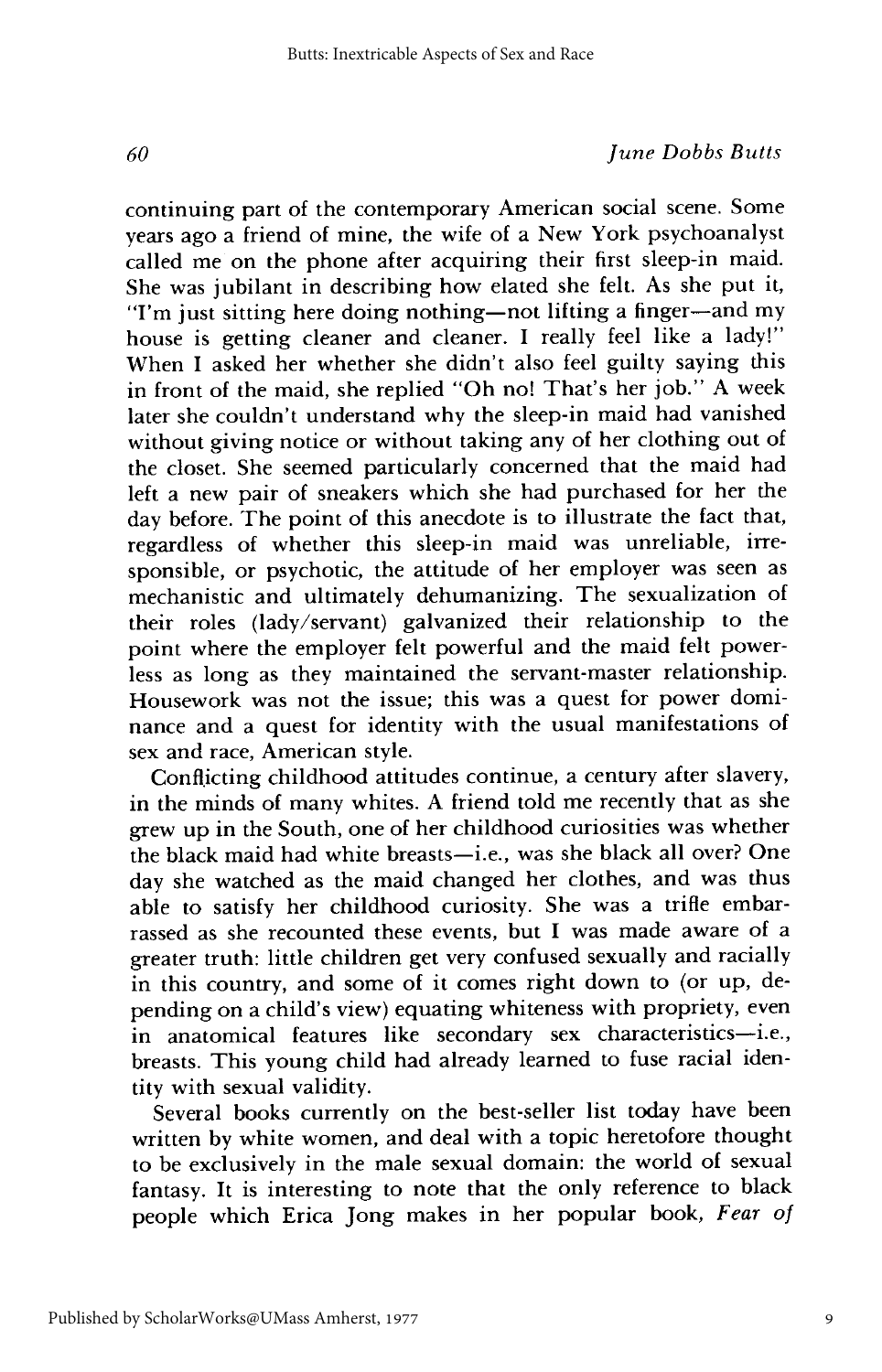*Flyingl3 ,* is in a dream in which she must make public her sexual attraction for a black woman in order to "come of age" and literally to graduate into the world of letters. What this symbolism means to Erica long is never known, for she simply states that the "strangest dream of all" fades away.

A less esoteric author is Nancy Friday who, in her collection entitled *My Secret Garden: Women's Sexual Fantasies,* leaves little to the imagination. In the very first fantasy which Friday describes, she depicts Blacks in a glaringly derogatory fashion, equating thoughts of sex with Blacks among acts of bestiality and other fetishes. Bear in mind that this means high priority according to author Friday in terms of esoteric and ultimately forbidden types of sexual behavior. Nevertheless, this first fantasy, in my opinion as a sex educator, is racist in the extreme.

There are variant types of sexual behavior and there are deviant types. Most authorities today would agree that an example of a variation (from the heterosexual biological norm) would be homosexuality. However, there is no cataloging sexual deviations beyond general terms such as sado-masochism or bestiality, for the number of fetishes which human beings can and do employ is unfortunately infinite. The term fetish simply means using something—anything—for sexual stimulation which in and of itself has no sexual meaning.

Although no fantasies of black women are recorded in Friday's book she devotes an entire chapter to "Big Black Men." Friday states that white women project their own sexual desires-especially of rape-onto the socially forbidden black man: "The first thing a woman does in the black-man fantasy is to remove the guilt by making it a rape."14 Perhaps only then, as she struggles valiantly, can this type of woman enjoy the process. If she acknowledged her acquiescence on a conscious level she would then have to accept responsibility for her own sexual desires and for her consequent sexual behavior-and this she is not ready to do. So she resorts to fantasies of being "overwhelmed," or even raped by someone whom she considers lower than herself socially so that, by comparison, she herself can appear courageous and upstanding. Here is an area, I feel, wherein Women's Lib should speak out and discourage such counter-productive behavior. Nowhere is the truth more needed than in the white womanblack man encounter. Conversely, the black woman-white man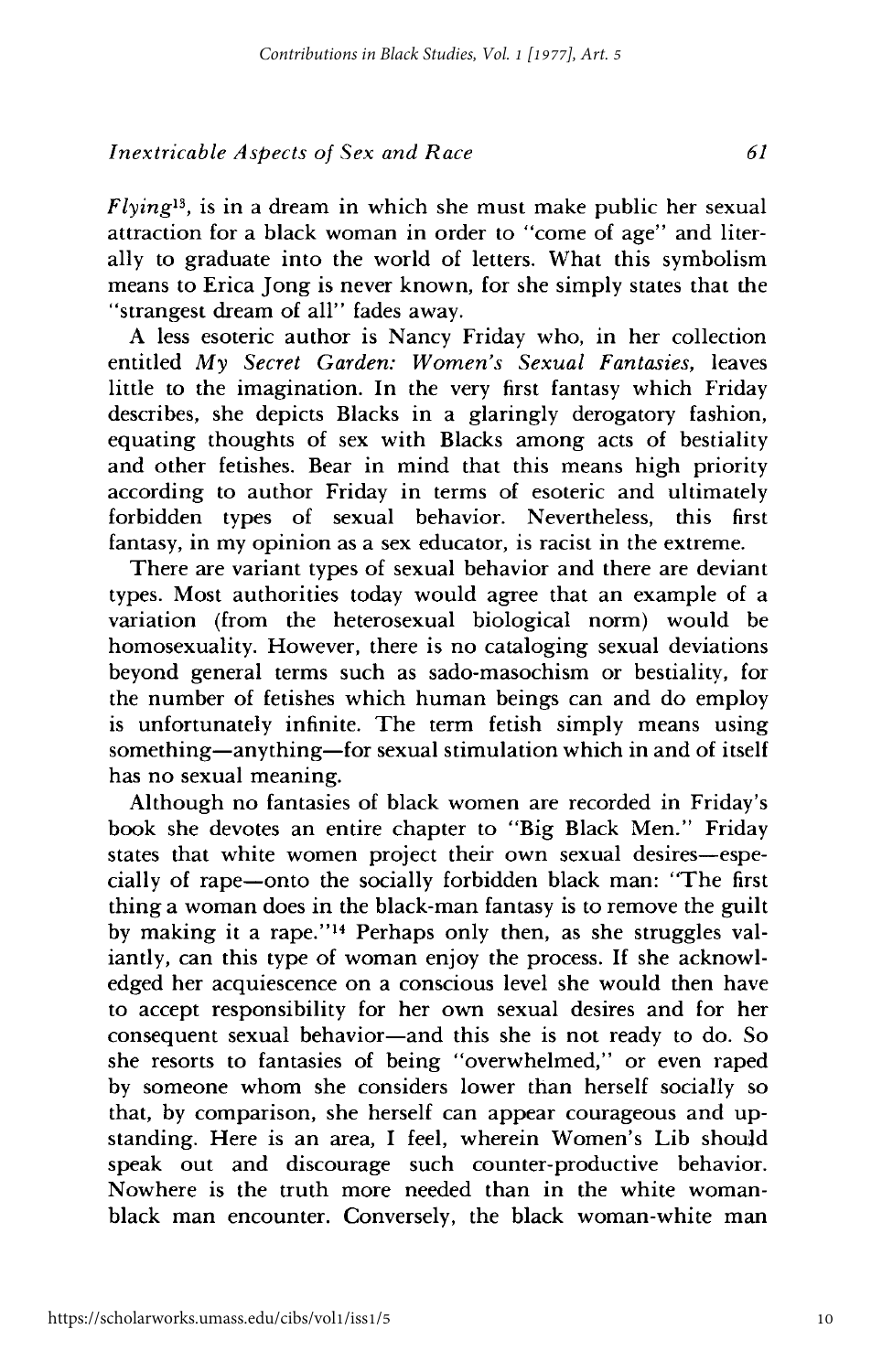relationship has never been as socially stigmatized, has resulted less in marriage than in live births, and is perhaps of more reality than fantasy. Author Friday strikes a note of humanitarian concern for the black man when she writes:

I can't help wondering how rough all this advance billing must be on the black man in reality; it's a great deal to live up to, whether or not his desire for the forbidden white woman is as strong as the cases of alleged rape would have you believe<sup>15</sup>

Let us now turn away from the world of fantasy which is neither moral or immoral. Such a world can be compared to looking into a kaleidoscope: what we see through our fantasies is but a fragmentation of mental imagery—fascinating to behold, but impossible to sustain. Thus even when fleetingly glimpsed, our fantasies provide us at best with evanescence. But at their best, fantasies do at least point us in the right direction-toward the search for pleasure. And as all philosophers have cautioned, the search for true and lasting pleasure is really the search for the good life, the life with meaning.

Few black women authors have written essays analyzing racial and sexual factors in our society with more wisdom than has Toni Cade in her compendium, *The Black Woman. <sup>16</sup>* Her own essay in this collection entitled "On the Issue of Roles" speaks against perpetuating the anachronistic concepts of masculinity and femininity when they fall into the trap of fostering mutual antagonism. She points out how Western society (of which America is a prime example) fosters enmity between people of different working classes. Toni Cade speaks to the issue of an American Quest for Identity and questions whether we may not profit from study of non-Western societies wherein men and women together bring up children in a group orientation, rather than in a spirit of cut-throat competition and sexual divisiveness.

Such a society would be based upon a socialistic model-one which involved change in several features of our present-day American culture. It would involve a shift in our American emphasis: we would stop blaming and start re-claiming. A child born out of wedlock would be called a child of the state, and would be considered as a natural resource. Neither parent would be blamed, although each parent would be charged by the state to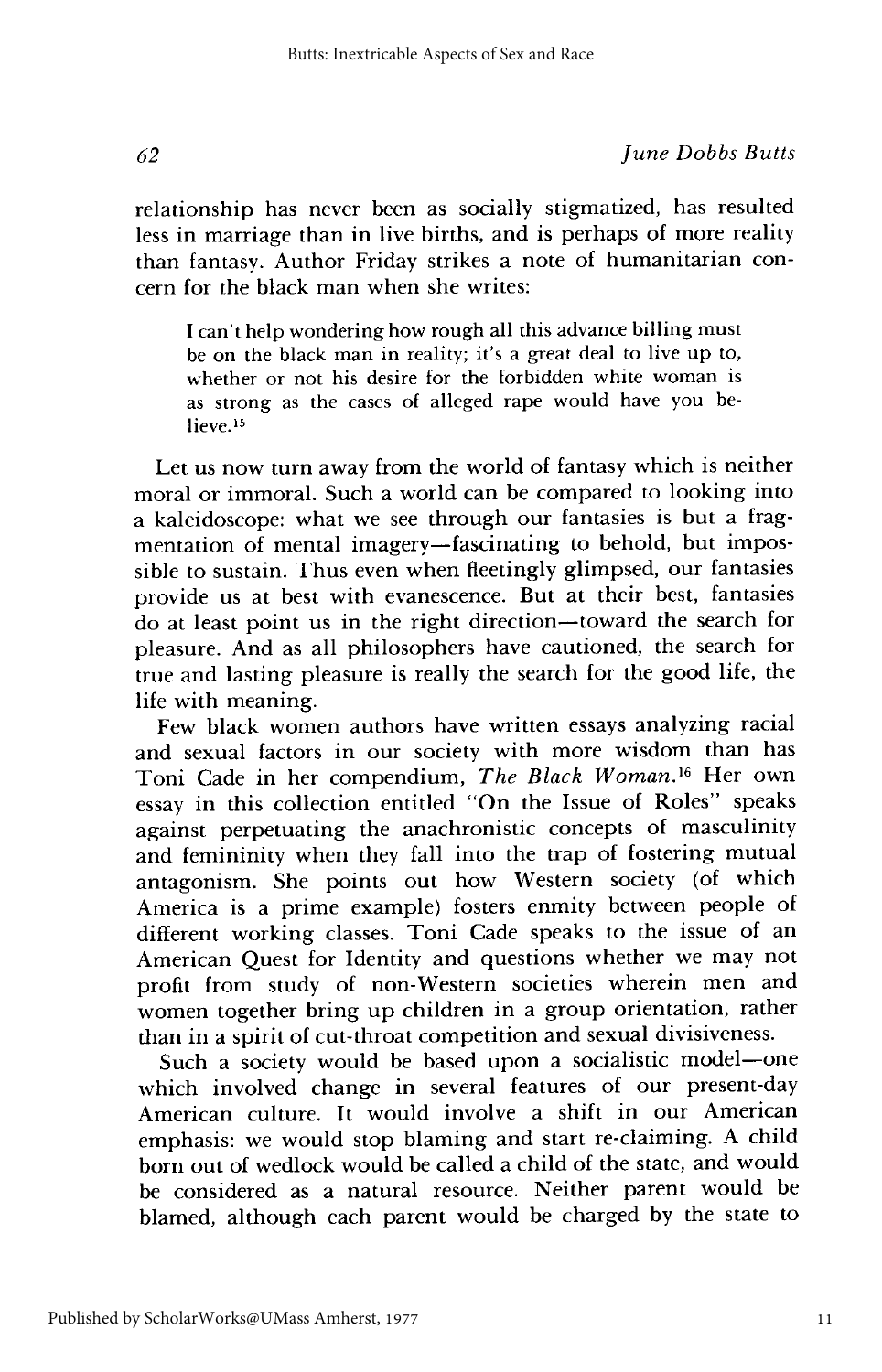act responsibly and to think through the issues attendant upon the act either of impregnating or of becoming pregnant. We would of course have Sex Education classes from kindergarten through 12th grade, much as Sweden has done for the past 20-odd years. Emphasis would be placed upon planning, upon information, upon education and values clarification, and ultimately upon being responsible at the individual as well as at the communal level. Then, hopefully, each child (born out of wedlock or within) would be a part of the community, and a part of the community's potential. In this light there would be no blame. If children represent our collective future and not just our biological potential, then all children born to a community would be regarded as that community's future. The pejorative word "illegitimate" would be dropped from our sociological vocabulary entirely.

If we were to stop blaming and start as a society re-claiming our wasted resources, human and otherwise, we would make peace between and within the sexes as well as between and within the races. Spelled out, this means that between and within the sexes, men and men, and women and women could become friends instead of competitors. It further means that the American Quest for Identity could take place in relationships rather than in labels. It is the contention of the author that intimacy is feared in our American culture more than sexual contact is feared. Intimacy by definition means two things. The more popularly understood definition of intimacy is a turning toward another person. The dictionary mentions synonyms such as familiarity, closeness, fellowship, friendship, intercourse. The latter circumstance is associated in the minds of most people as sexual intimacy.

However, there is also another equally valid definition of intimacy-a turning inward, an interior exploration-or as some would put it, an implosion meaning an "explosion within." This burst of discovery of one's self can often be the basis of genuine self-esteem, or of love. One must learn to love one's self before one can offer another person love. The person who cannot love him or herself only asks another person to "make love," not to share it. Since love is not exclusively genital or sexual, much of love concerns people of our same sex, and herein lies great fear. We Americans have so rigidly defined masculinity and femininity that we fear intimacy on any except sexual grounds. We say that we can "understand" if a man and a woman sexually love each other,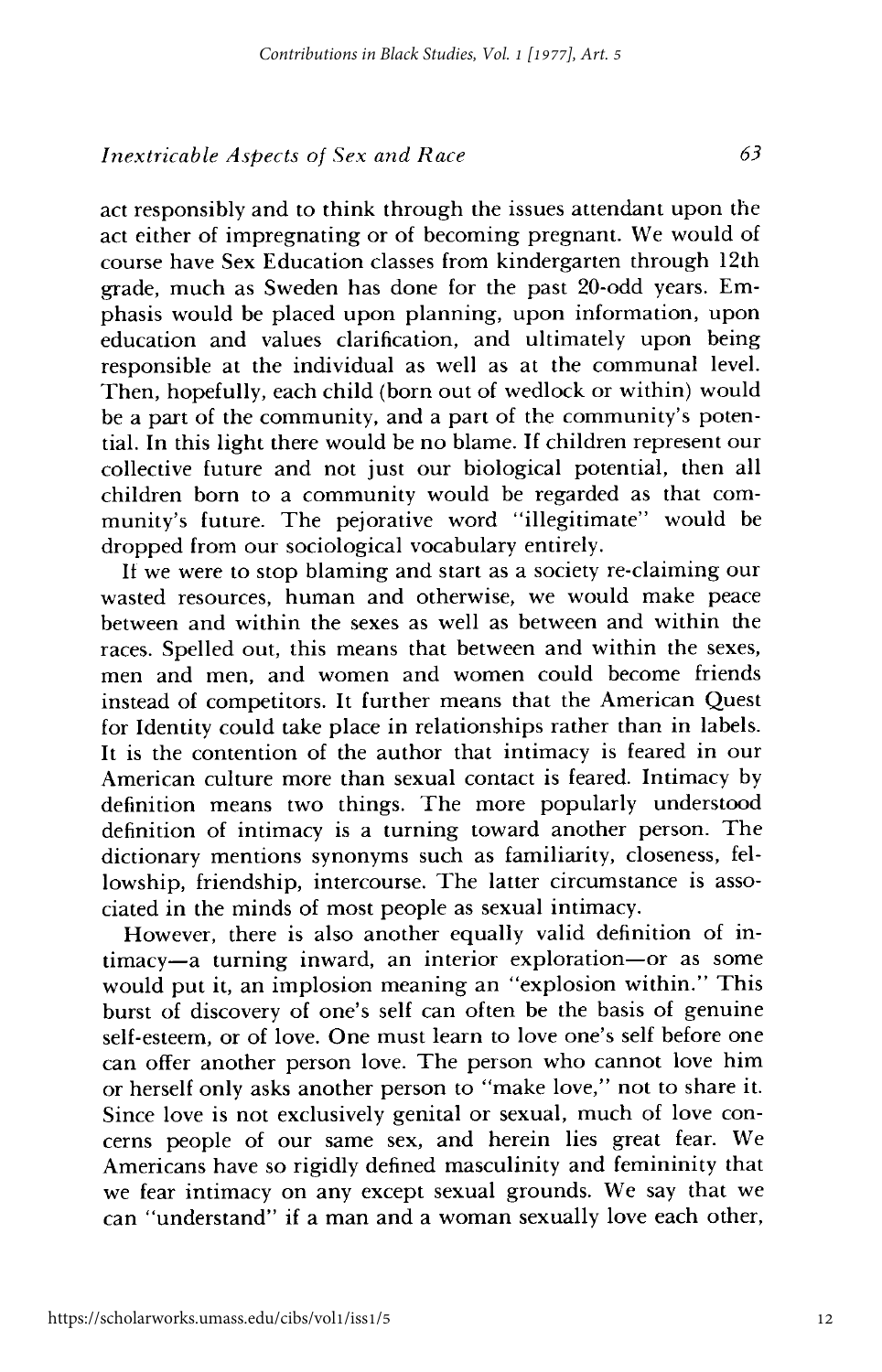but we cringe when men love other men or when women love other women with no sexual expression involved. It seems unlikely that we can actually "understand" love with sex if we cannot first understand love without sex, for indeed that was the primal example for each of us as infants: love without sex.

I believe that the great fear in this country of homosexuality will only be re-evaluated when men can become friends without fearing a contest of power, and when women can befriend other women without arousing suspicion. Perhaps then we will see, not an upsurgence of homosexuality on a genital basis, but the creation-perhaps for the first time-of true friendships and real heterosexuality instead of pseudo- "master/slave" relationships. And thus we have launched into the third and final hypothesis of this paper.

## The Quest for Love, Hypothesis #3

There is a third American quest, which permeates the other two pursuits. If Americans seek power, and seek identity, and use the twin issues of sex and race in the service of each of these unrelenting pursuits, would it not seem reasonable that underlying this frantic endeavor is a genuine wish for love? There is a disarming quality of naieveté—such an American emotion for such a French word-which asks forgiveness from its victims. Only Americans wash their dirty political linen on TV, get married on TV, kill Presidents and also their assassins-all on TV. Perhaps it is just this Achilles' tendon-our own ingenuousness-that may be our saving grace. We Americans were questing *power* when we enunciated the Monroe Doctrine, as much as when we try to justify our presence in Southeast Asia. We were questing *identity* when we placed our national flag on the moon, as much as now when we initiate lend-lease and other goodwill programs abroad while ignoring rampant poverty at home. And we Americans have never been more truly ourselves than when we look for *love-or* more truthfully "to be loved."

Herein lies the secret which we as a nation and as individuals must learn: love is a by-product, something that occurs when we offer it rather than when we demand it. The Bible says it well: it is more blessed to give than to receive. Another good definition of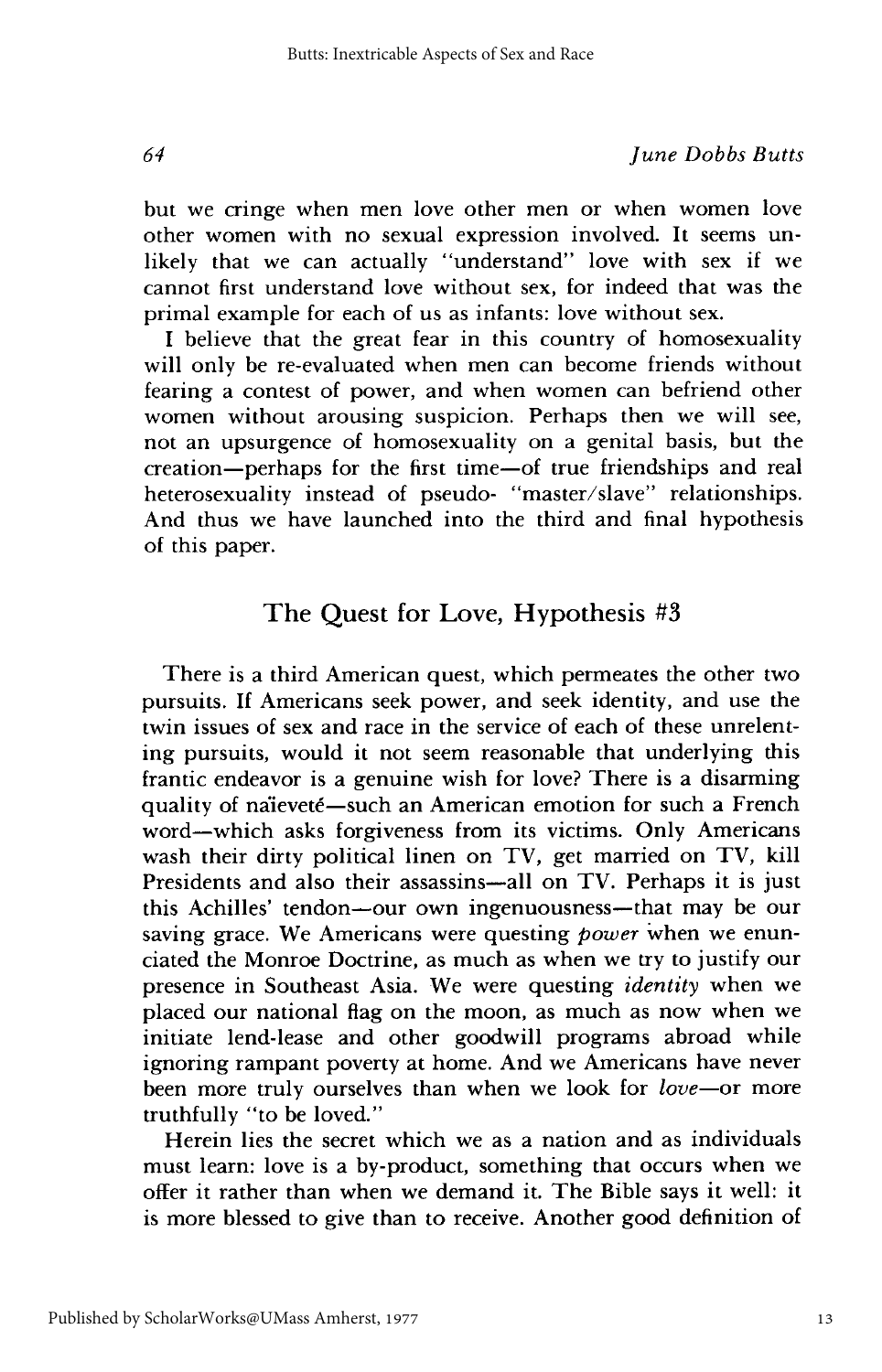love is that it is a feeling that exists when the needs of someone else are *at least* as important as your own. Many people want to be loved; few are willing to offer love unconditionally. Some cynics have said that the only type of love fitting this description exists between mother and child. And the still more cynical deny that even this is love, preferring to call it symbiosis, or extended narcissism<sup>17</sup> if one follows the tenets which Freud enunciated fifty years ago.

And then there are those who believe that love is a very powerful emotion (to feel good *is power),* and that this emotion tells us who we are (when we love, or "make love" we gain a sexual *identity*), and that love comes in a variety of expressions. One of these expressions is the language of human sexuality, and it serves as a congenital conveyor belt by means of which the stream of mankind is set forth. Sex is, therefore, a powerful component of love; but it can and does exist quite apart from love, as we all know. It is an ideal situation for the mature adult when the two components occur together. Put another way-the well-adjusted person does not have sex with everyone whom he or she loves (some are relatives, some may be dead, some may be fictional); but hopefully, the well-adjusted person should love everyone with whom he or she has sex.

Unfortunately, this ideal does not always get realized either. And so we hope to educate the young to accept their feelings of love and of sex without projecting these feelings on to others, or thinking of them as "dirty." The growing child can learn to accept and to enjoy his or her own sexual feelings, and to realize that the body is not wild, or capricious, or to be feared. Hopefully, the child will then learn joy within his or her own body, toward loved ones, and toward mankind. A sense of responsibility for one's own body, and for the relationship with a loved one should then follow naturally.

Those of us in the field of human sexuality, whether in education or in therapy, hope to break the bond which now exists in this society between *seeking* and *fearing* love. How do we go about this educative quest? One way has been the development of visually explicit materials; this is a very recent and a very American phenomenon. The usual format is to show sexual development (anatomy, physiology, birth, V.D., contraception, etc.) as well as scenes of sexual behavior in a multi-media presentation to be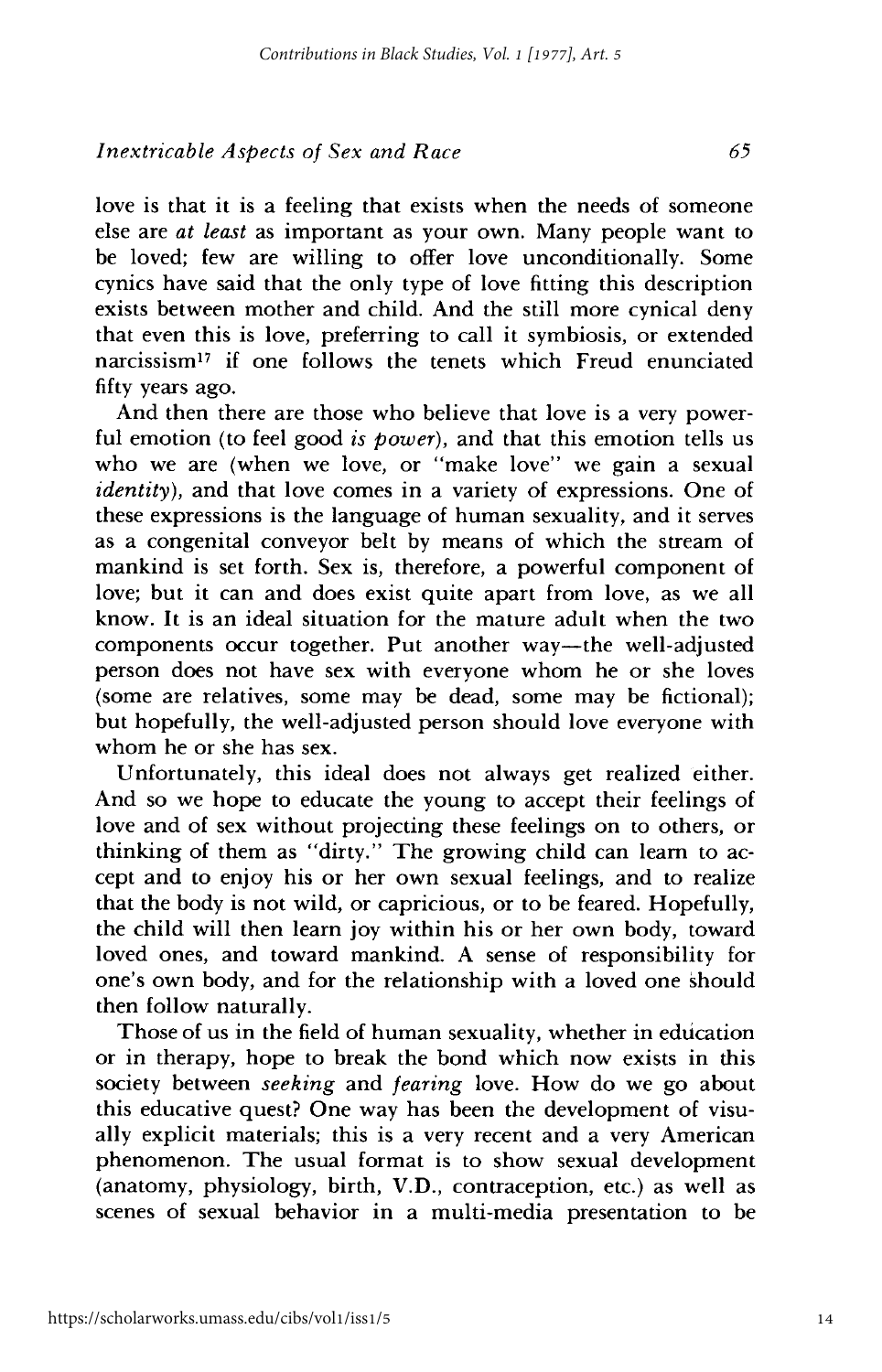followed by guided small group discussions. This type of material may involve nudity, body contact, or overtly sexual behavior-but is decidedly not to be confused with pornography. This needs to be clarified because many people have preconceived and therefore prejudiced notions about sex education.

In essence, sex education helps young people to do two things: to get in touch with their own feelings (or even to come to the realization that one is *not* in touch with his or her sexual registration, in which case simple awareness may at times be therapeutic). Secondly, sex education classes help the youngster to learn from others. Here again, the inability to share ideas and to accept feelings which are different from one's own may come as a surprise to the individual whose only chance to discuss sex heretofore has been either the locker room for boys or the hen session for girls. This is another illustration of the aforementioned truism that we have all learned our English grammar and our not-so-English manners from others. Seriously though, sex education can help youngsters to learn to cope with the quintessential loneliness which every person must face.

Many concerned people have asked whether sex education may not actually be too provocative for youngsters; whether such information or the study of visually explicit materials may not "turn kids on." It is striking that such concern is seldom voiced about the violence in our culture and the inevitability of scenes of raw horror and violence which flood our mass media and enter our homes via television. The neighborhood movie shows films rated PG (Parental Guidance) which are censored for nudity and sexual themes of genuine love, but which are full of physical abuse and violence. In America we permit children to witness brutal aggression but do not permit them to see erotic tenderness. In Sweden, there is censorship of our comic strip character "Popeye" on their television programs for children; they disapprove of his violence and find him obscene.

To continue the analogy between what is censored in the two countries, the Swedes usually advocate swimming in the nude for their children, reasoning that if sunshine is healthy for growing bodies, then the entire body should be exposed. Americans, on the other hand, are uncomfortable with nudity especially in children and often dress youngsters in bathing suits of adult imitation. It is more sad than amusing to witness a bevy of little girls approx-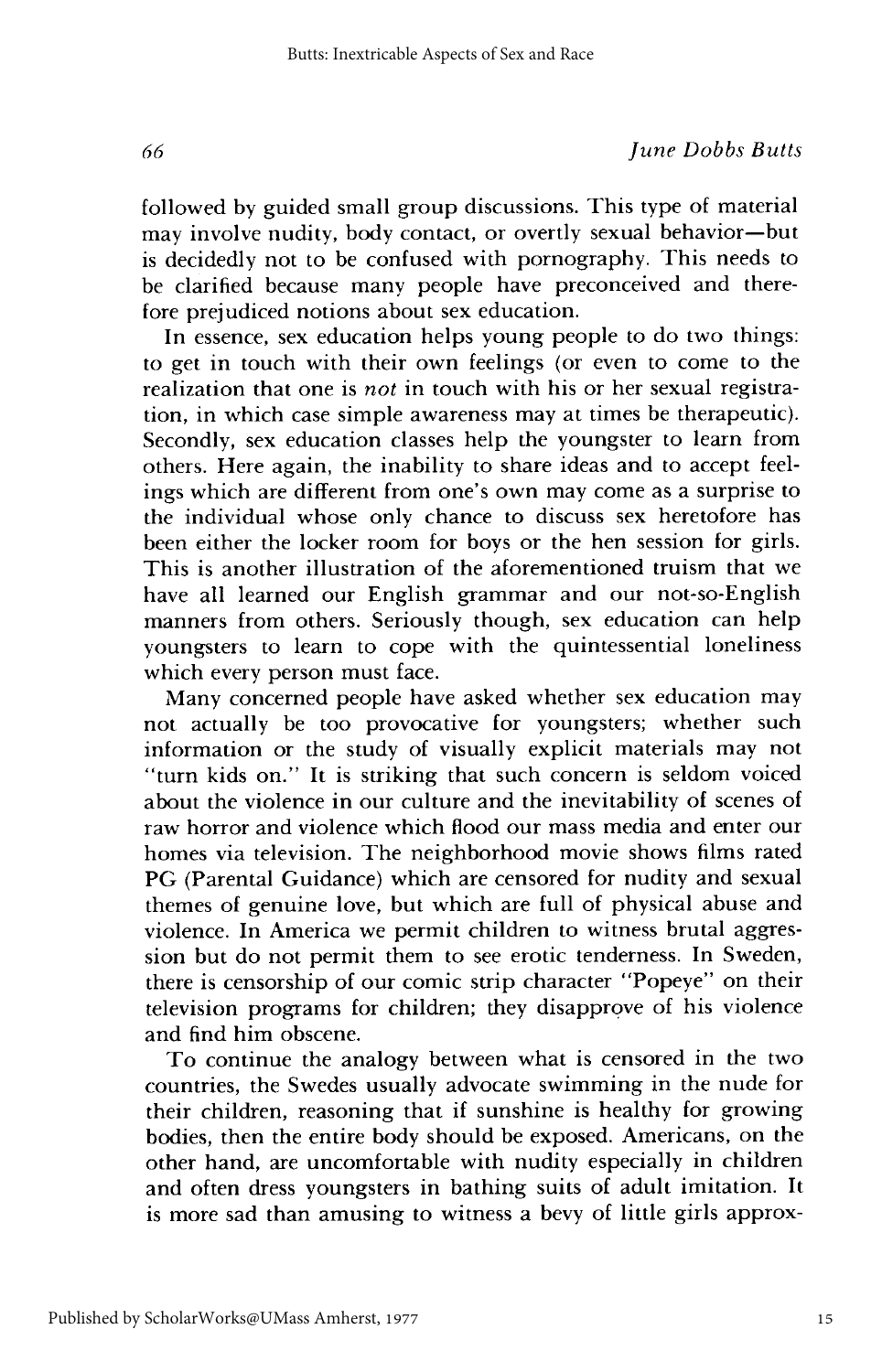imately three years old sporting bikini bathing suits whose bra-

#### Conclusions and Generalizations

tops rest more nearly on their bellies than on their chests.

American violence is a real cause of worry for most sex educators. We are extremely alert to the implication that sexual violence is often equated in the minds of the public with sex. Nothing is further from the truth. Violence is violence, whether perpetrated upon one's genitals or upon one's fingernails: it is not an act of love. It is not sex which is "sick," it is our society. Therefore, young children especially need to be exposed to the ameliorative aspects of love and healthy sexuality. Perhaps sex education can be a vehicle—not the sole route—but one way in which youngsters may become not only socialized but humanized. If America can look honestly and without shame at the ways in which sex and race have been inextricably interwoven in her history, her future may be one of great promise.

Each of the three hypotheses set forth in this essay may still characterize America, but with honor instead of hypocrisy. First, in the *Quest for Power* leaving off the word Dominance, if America can utilize the rich resources of sexual and racial input in every phase of the economy, what a burst of "manpower, womanpower, and human power" we would see. Secondly, in the *Quest for Identity,* if America can make up a new national image which reflects the rich diversity of sexual and racial differences found herein, what a beautiful and complex national image we would have. And thirdly, if America in her *Quest for Love* could seek not to be loved, but to love, what a wonderful good life we would all enjoy. Is not the goal worth the quest in each case?

We have discussed some of the common cultural settings which call forth national characteristics in America. Specifically, we have delineated examples in which the factors of race and sex have become indelibly stamped on the national image. The dynamism of America is reflected in her quest for these goals. This dynamism can be a creative force for good rather than a destructive force for selfish and ultimately self-defeating purposes. We have the creativity, the prowess, and the imperative; do we have the incentive for real change? It will take black and white, female and male Americans to bring this to fruition.